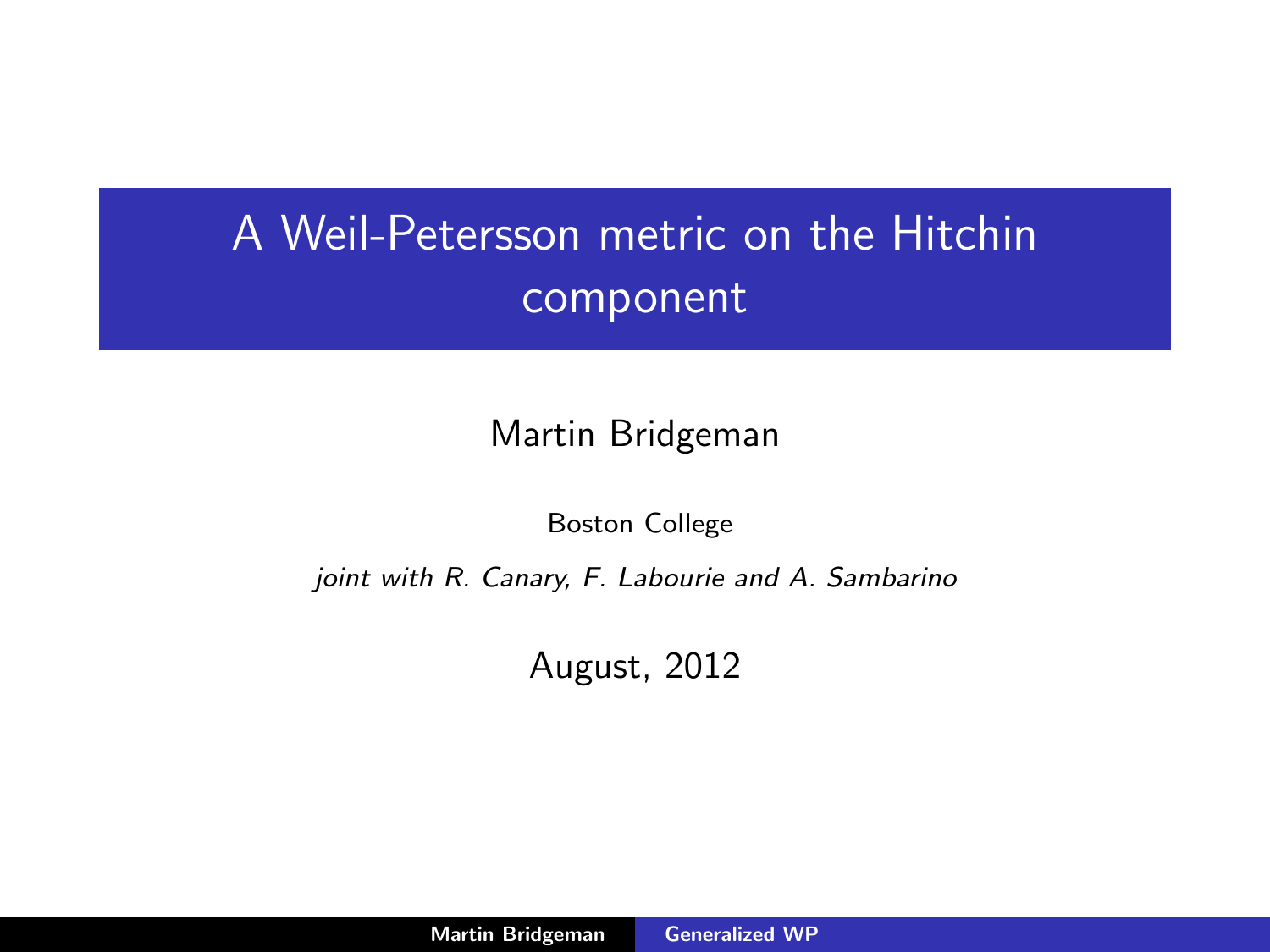# **Background**

Let Γ be a torsion-free Gromov hyperbolic group and  $\rho : \Gamma \to SL(m, \mathbb{R})$  a representation. For  $\gamma \in \Gamma$ , we define its length by  $L_{\gamma}(\rho) = \log(\Lambda(\rho(\gamma)))$  where  $\Lambda(A)$  is the spectral radius of A. Where defined, we let the entropy  $h<sub>o</sub>$  of  $\rho$  be given by

$$
R_T(\rho) := \{ [\gamma] \mid L_{\gamma}(\rho) < T \} \qquad h_{\rho} := \lim_{T \to \infty} \frac{\log(\#R_T(\rho))}{T}
$$

Then the intersection number of two representations is defined to be

$$
I(\rho_0,\rho_1):=\lim_{T\to\infty}\left(\frac{1}{\#R_T(\rho_0)}\sum_{[\gamma]\in R_T(\rho_0)}\frac{L_\gamma(\rho_1)}{L_\gamma(\rho_0))}\right).
$$

We also define the *renormalised intersection* as

$$
J(\rho_0, \rho_1) := \frac{h_{\rho_1}}{h_{\rho_0}} J(\rho_0, \rho_1).
$$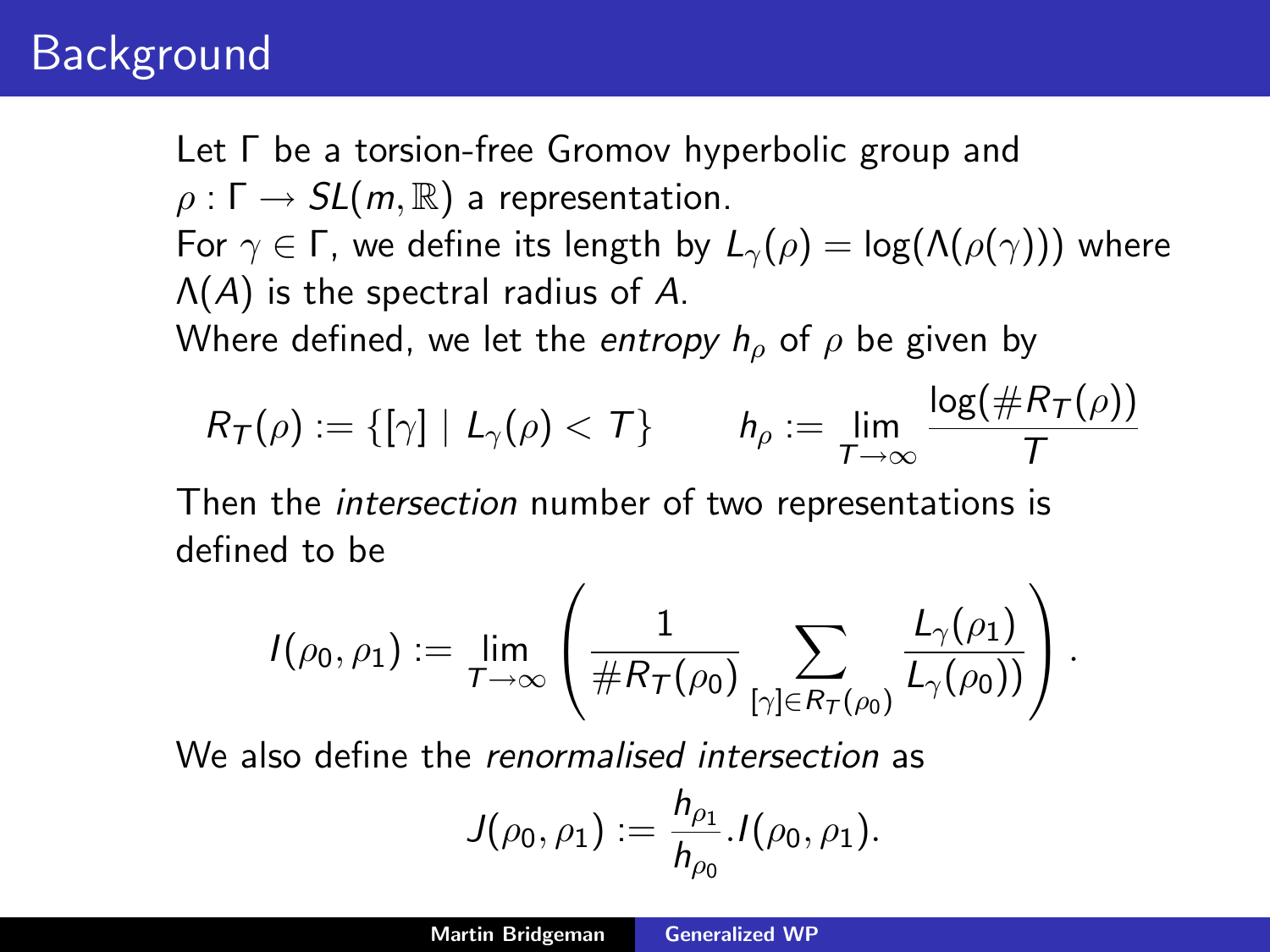Let  $C(\Gamma, m)$  be the space of convex irreducible representations (definition later). This is an analytic variety.

#### Theorem

The entropy, and intersection are well-defined positive analytic functions on  $C(\Gamma, m)$  invariant under Out( $\Gamma$ ). Also  $J(\rho_1, \rho_2) > 1$ , and if  $\alpha : [0, 1] \to C(\Gamma, m)$  analytic, with  $J_{\alpha, s}(t) = J(\alpha(s), \alpha(t))$ then

$$
J'_{\alpha,\mathsf{s}}(\mathsf{s})=0 \qquad J''_{\alpha,\mathsf{s}}(\mathsf{s})\geq 0
$$

We define

$$
L(\alpha):=\int_0^1\sqrt{J_{\alpha,s}''(s)}ds
$$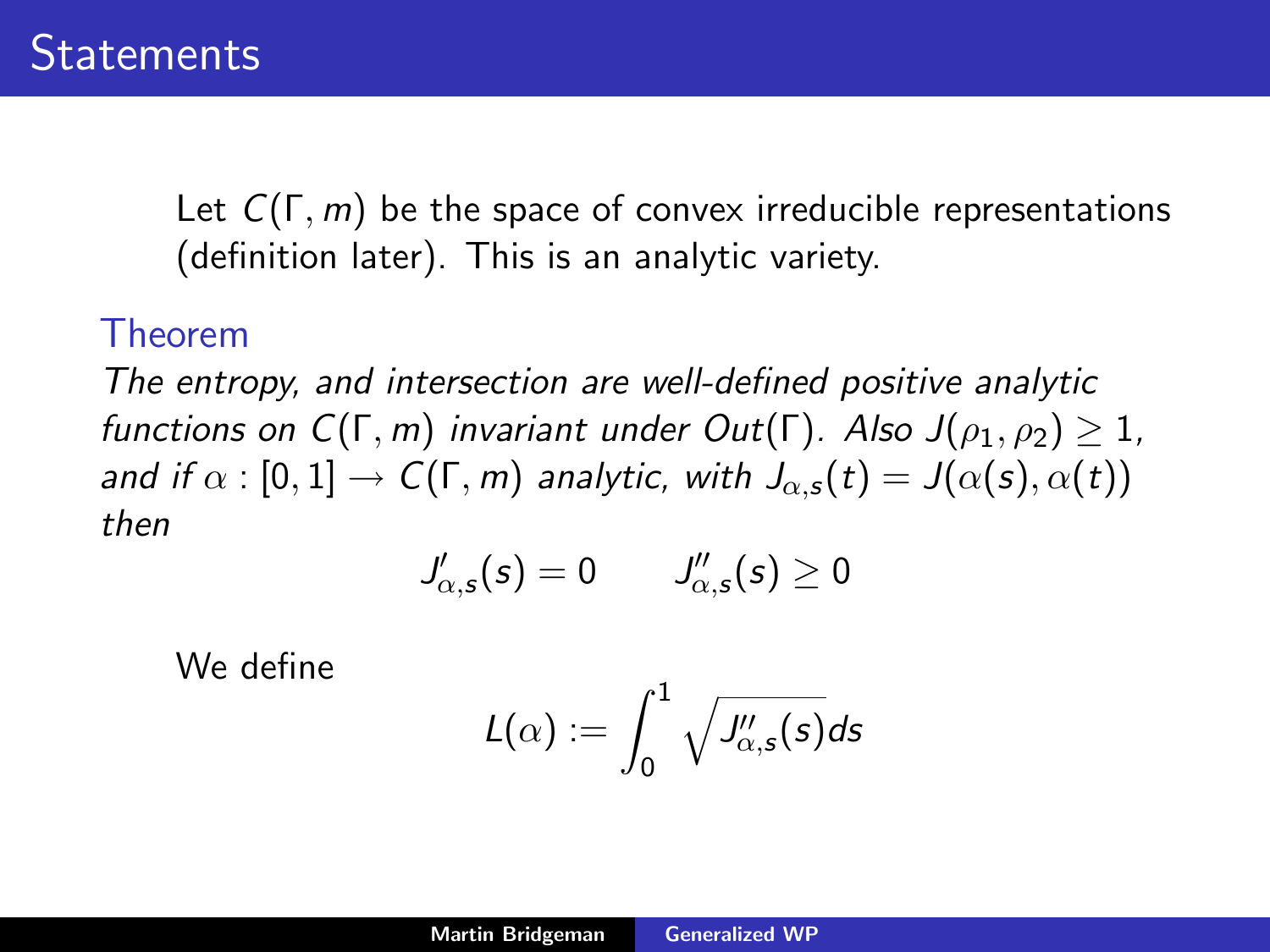### Theorem

The pseudo path metric above is a path metric on  $C(\Gamma, m)$  and is invariant under Out(Γ). Furthermore it is a Riemannian metric on the submanifold of generic representations.

### Theorem

The above metric for the case  $\Gamma = \pi_1(S)$  defines a mapping class group invariant Riemannian metric on the Hitchin component that is an extension of the Weil-Petersson metric on the Fuchsian representations.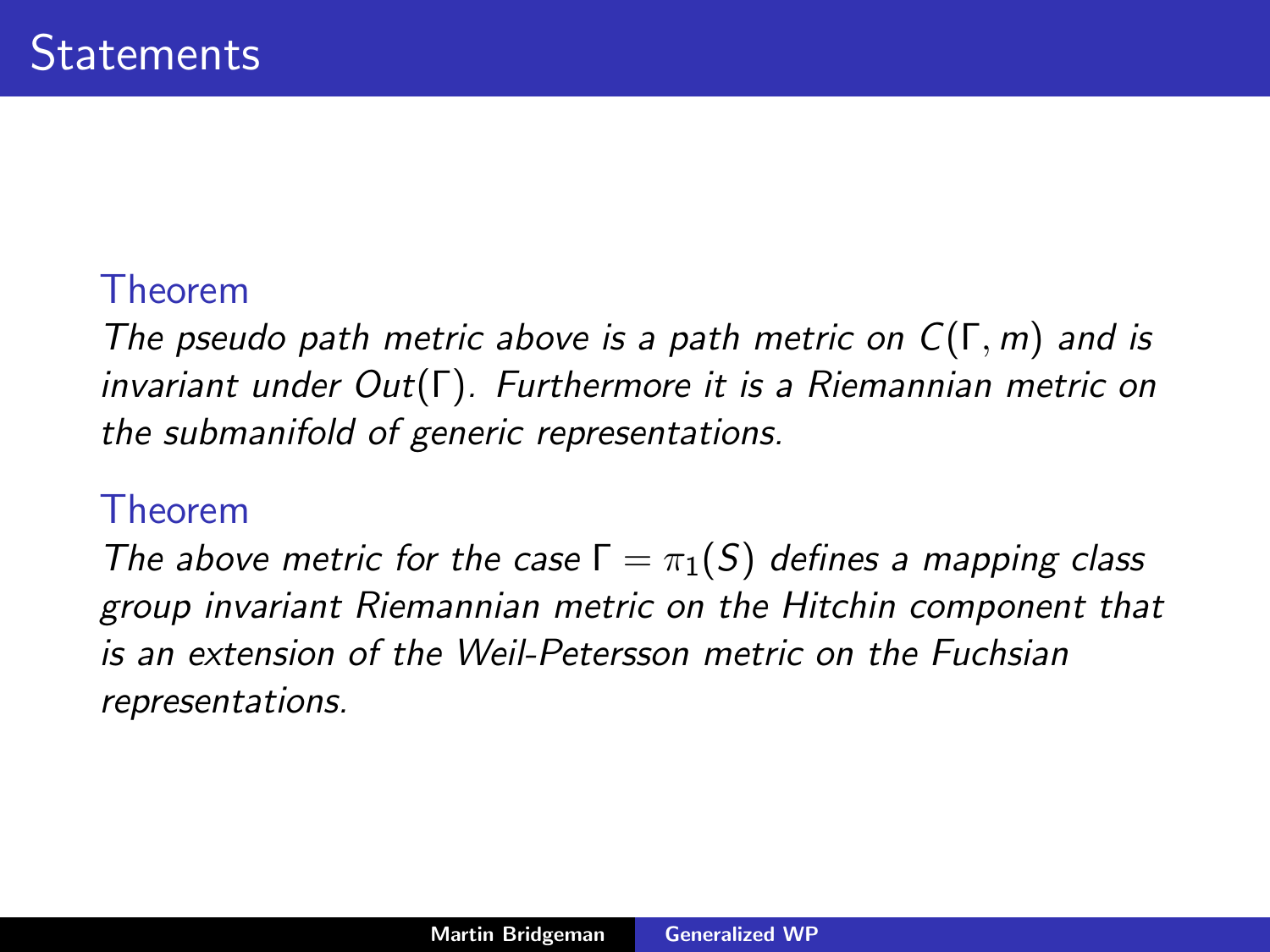### **Corollary**

The deformation space of convex cocompact representations into  $PSL(2, \mathbb{C})$  admits a path metric which is Riemannian outside the Fuchsian locus and restricts to Weil-Petersson on the Fuchsian locus.

The case of quasifuchsian space  $QF(S)$  was done in an earlier paper.

### Theorem

For Γ a finitely generated group and G rank 1 semi-simple, then the Hausdorff dimension of the limit set varies analytically

The quasifuchsian and Schottky case is due to Bowen-Ruelle, and generalized to function groups by Anderson-Rocha.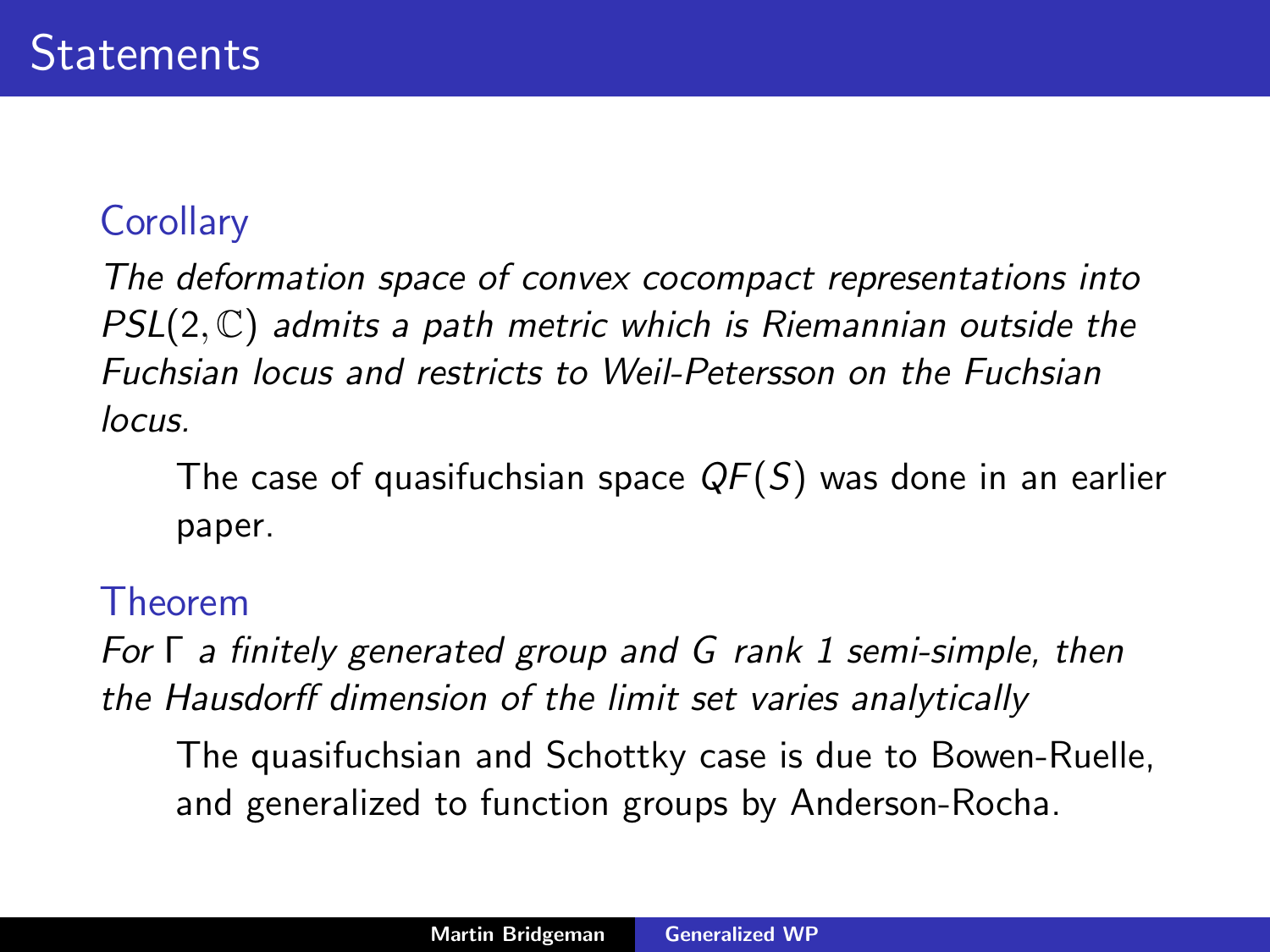- 1. Describe the Pressure metric for metric Anosov flows.
- 2. Describe Convex Anosov Representations
- 3. Define geodesic flow  $U\rho\Gamma$  for convex Anosov representation.
- 4. State it is a Hölder reparametrization of geodesic flow for group and it is a metric Anosov flow.
- 5. Describe thermodynamic mapping for representations and pullback of Pressure metric.
- 6. Equation describing degeneracy of metric.
- 7. Sketch proof that generic reps are non-degenerate points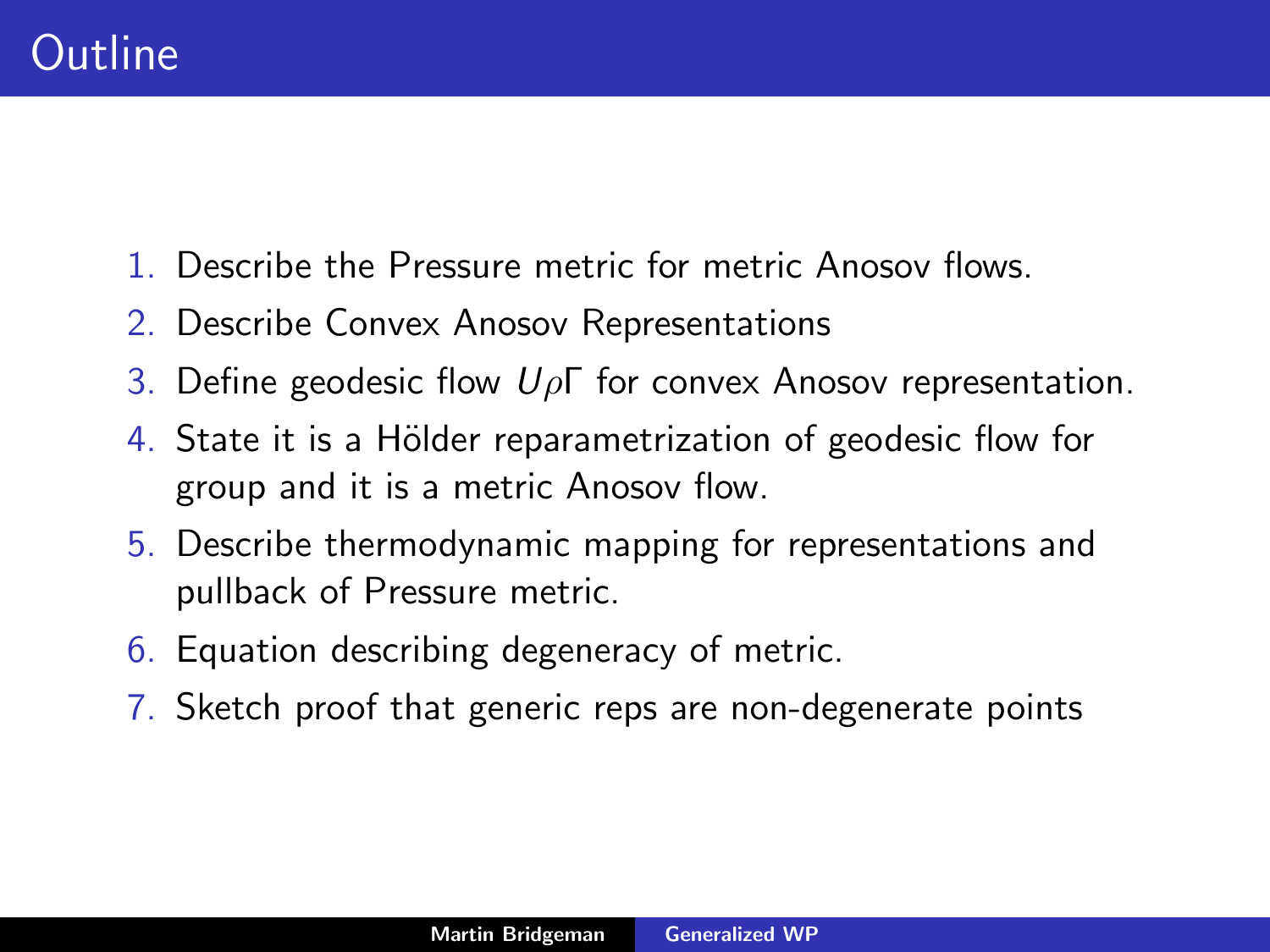Let  $X$  be a compact metric space with a Hölder continuous flow  $\phi_t$  generating vector field  $\frac{\partial}{\partial t}$ . Let O be set of periodic orbits for  $\phi$ . For  $a \in O$  let  $l_a$  be its length. Then  $l_a$  is the total mass of lebesgue measure  $\delta_a$  on a. Let  $f \in C^h(X,\mathbb{R}_+)$  (positive, Hölder continuous). The reparametrization of  $\phi$  by  $f$  is the flow  $\phi^f$  generated by  $f\frac{\partial}{\partial r}$  $\frac{\partial}{\partial t}$ . For flow  $\phi^f$  the length of  $a \in O$  is  $l_a(f) = \int_X f \delta_a$ . If  $f, g \in C^h(X, \mathbb{R})$  then  $f \sim g$  (Livsic cohomologous) if there

exists a function V such that

$$
f(x) - g(x) = \frac{\partial}{\partial t}\bigg|_{t=0} V(\phi_t(x))
$$

Note if  $f \sim g$  then  $l_a(f) = l_a(g)$  for all  $a \in O$ .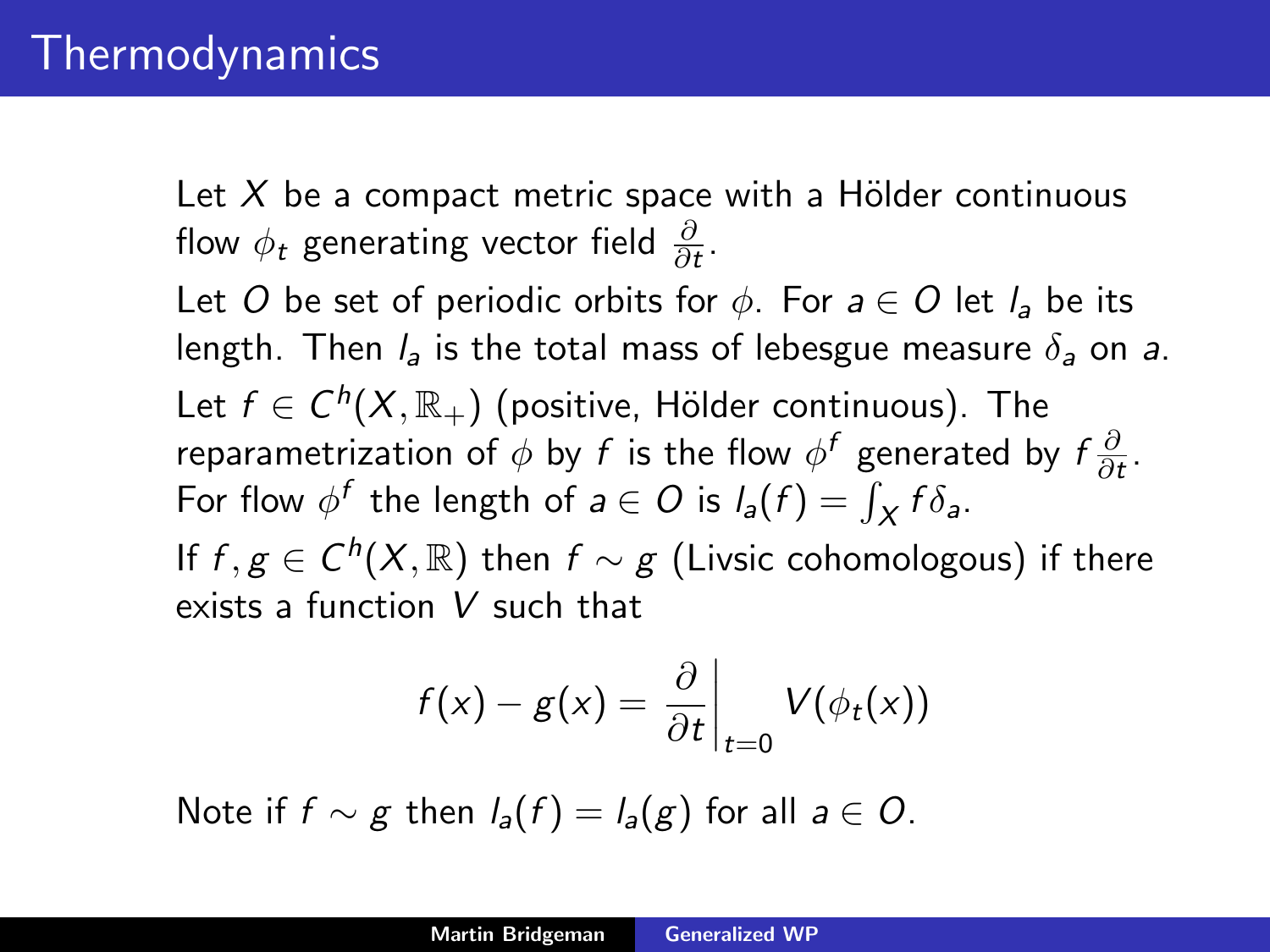## Thermodynamics: Entropy

We define

$$
R_T(f) = \{a \mid I_a(f) \leq T\}
$$

and (if limit exists), we define the entropy to be

$$
h_f = \lim_{T \to \infty} \frac{\log(\#R_T(f))}{T}
$$

Let  $M_{\phi}$  be the set of  $\phi$ -invariant probability measures on X. Then we have a bijection from  $M_{\phi}$  to  $M_{\phi}$  by the map

$$
\mu \to \frac{f\mu}{\int f\mu} = \widehat{f\mu}
$$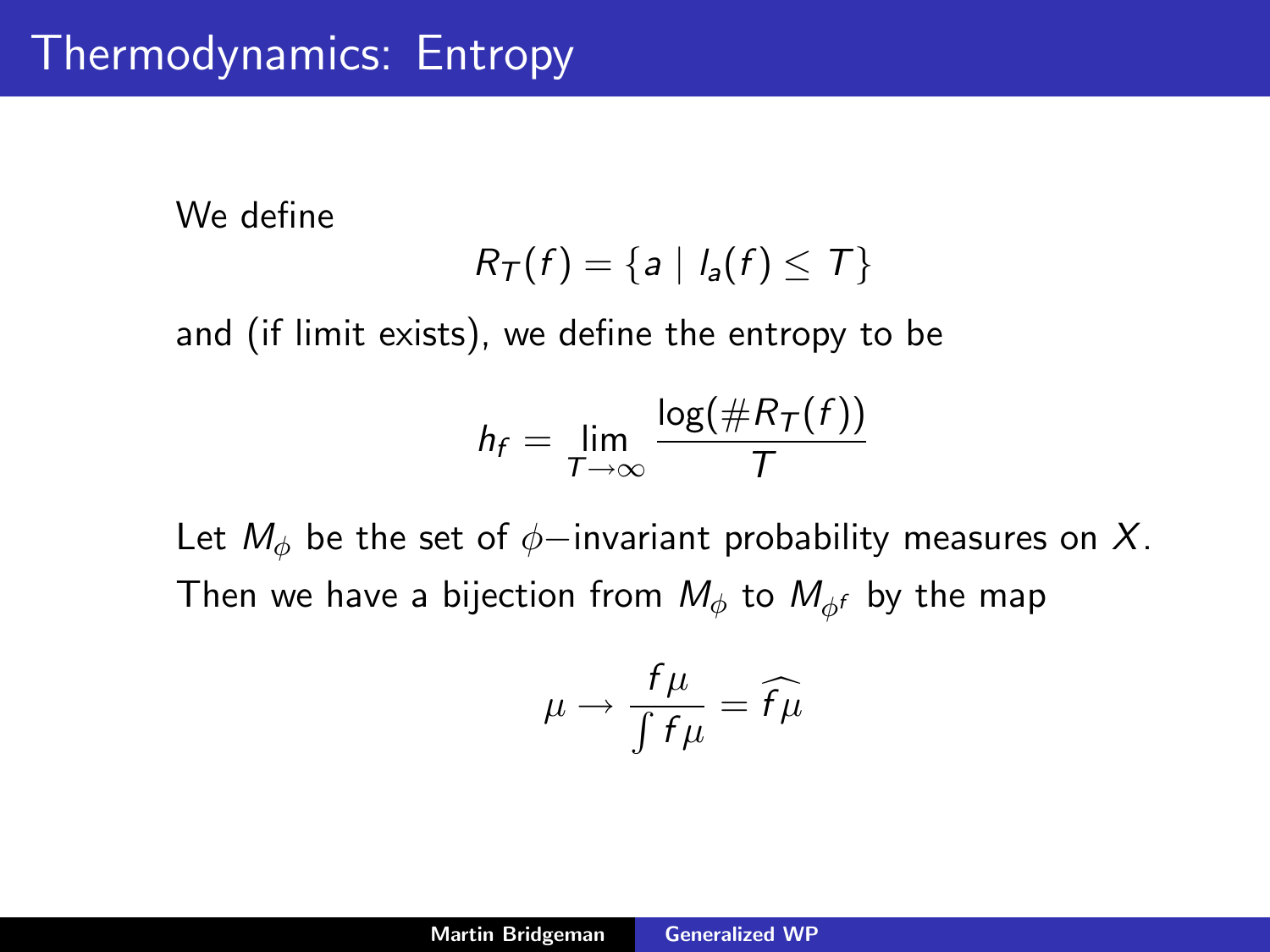The pressure function is defined by

$$
P(\phi, f) = \sup_{m \in M_{\phi}} \left( h(\phi, m) + \int_{X} f \ dm \right)
$$

where  $h(\phi, m)$  is the metric entropy of  $\phi$  with respect to m. If  $m$  gives equality to above then  $m$  is an equilibrium state for  $f_{.}$ 

For  $f = 0$  an equilibrium state is called a *probability of* maximal entropy.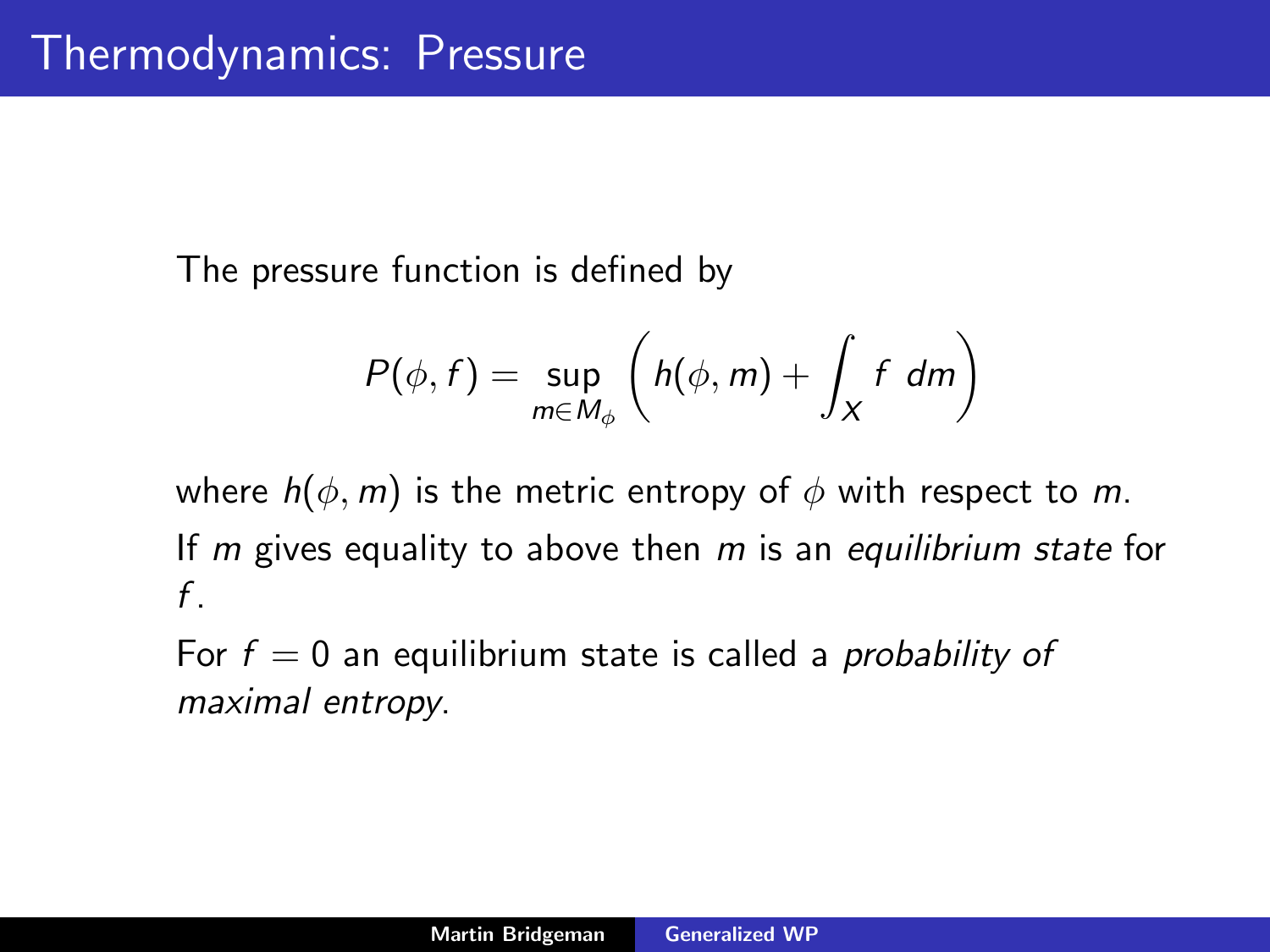A flow  $(X, \phi)$  is *metric Anosov*, if the tangent bundle decomposes as a sum of  $\phi$  invariant bundles

$$
TX = E_+ \oplus E_0 \oplus E_-
$$

such that  $E_0$  is the direction of the flow,  $E_+$  expands under the flow, and  $E_$  contracts under the flow.

We assume from now on that  $\phi$  is metric Anosov flow.

#### Theorem

(Livsic) Let  $f \in C^h(X, \mathbb{R})$ . Then  $f \sim 0$  if and only if  $I_a(f) = 0$  for all  $a \in Q$ .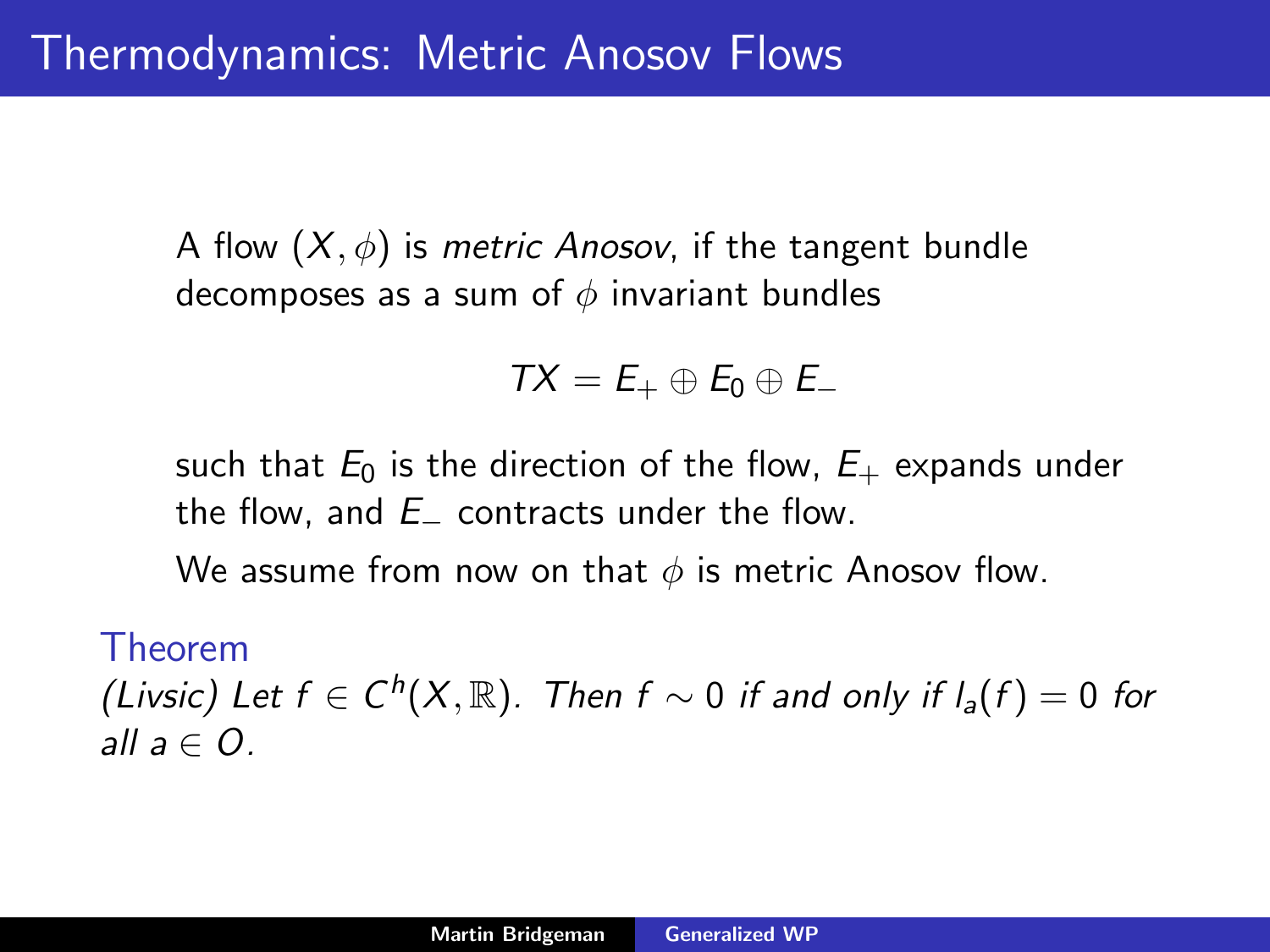#### Theorem

(Bowen) There is a unique measure of maximal entropy  $\mu_{\phi}$ . It satisfies

$$
\mu_{\phi} = \lim_{t \to \infty} \left( \frac{1}{\#R_{\mathcal{T}}(1)} \sum_{a \in R_{\mathcal{T}}(1)} \frac{\delta_a}{l_a} \right)
$$

Furthermore if  $f \in C^h(X,\mathbb{R}_+)$  then  $0 < h_f < \infty$ .

#### Theorem

(Bowen-Ruelle) Every  $g \in C^h(X, \mathbb{R})$  has a unique equiibrium state  $m_g$ . If  $m_f = m_g$  then  $f - g$  is cohomologous to a constant. Also the Pressure function satisfies

$$
P(\phi, g) = \lim_{T \to \infty} \frac{1}{T} \log \left( \sum_{a \in R_T(1)} e^{l_a(f)} \right)
$$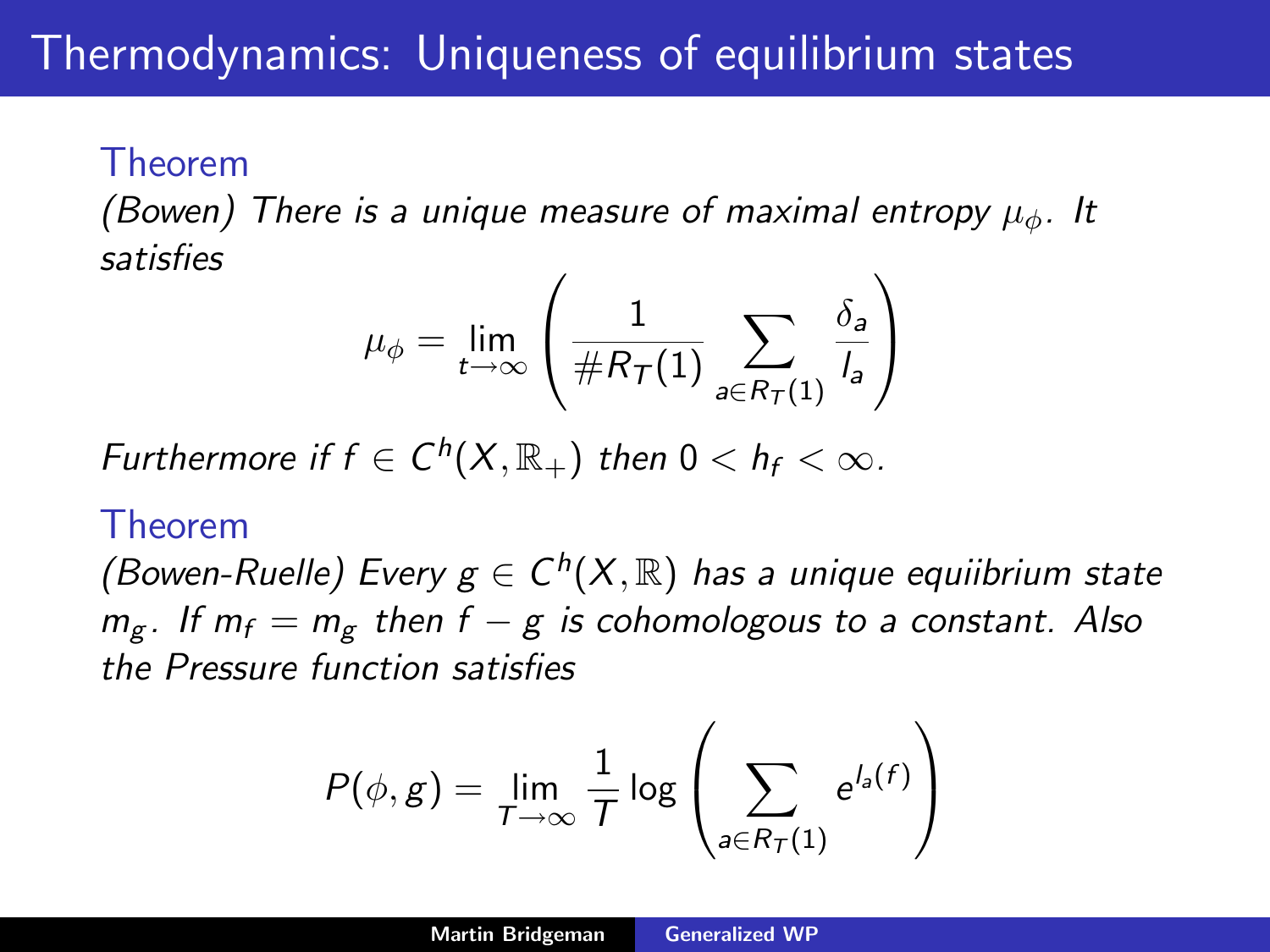## Thermodynamics: Derivatives of Pressure

### Theorem (Ratner-Ruelle) 1) The function  $t \rightarrow P(f + tg)$  is analytic.

$$
P'(f)(g) := \left. \frac{dP(f+tg)}{dt} \right|_{t=0} = \int g \ dm_f
$$

3) If  $P'(f)(g) = 0$  then

$$
P''(f)(g):=\left.\frac{d^2P(f+tg)}{dt^2}\right|_{t=0}=Var(g,m_f)
$$

where 
$$
Var(g, m) = \lim_{T \to \infty} \frac{1}{T} \int \left( \int_0^T g(\phi_s(x)) ds \right)^2 dm
$$

4) If  $Var(g, m_f) = 0$  then  $g \sim 0$ .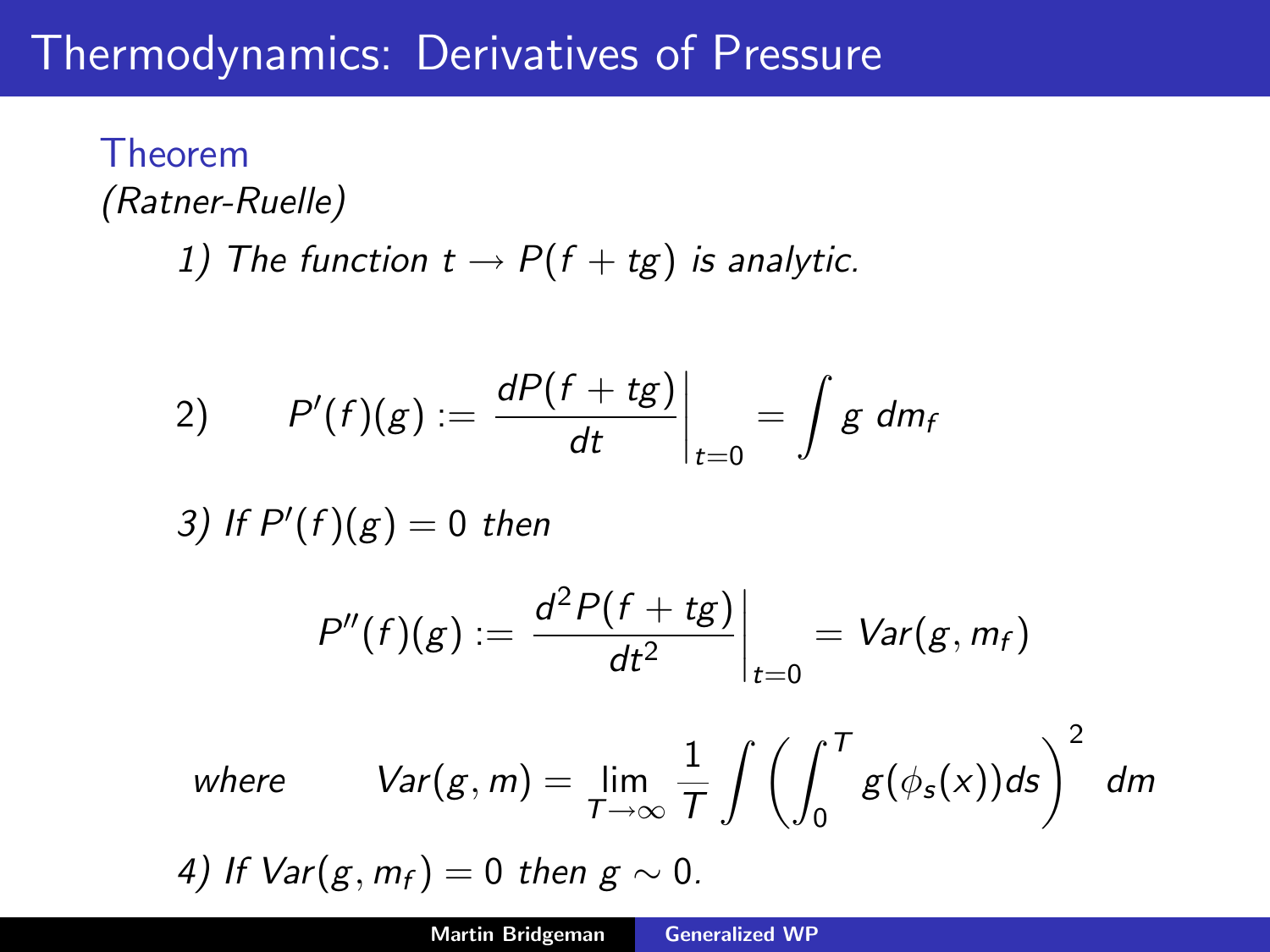Consider space of pressure zero functions

$$
\mathcal{P}(X)=\{f\in C^h(X)\mid P(f)=0\}/\sim
$$

Then its tangent space is naturally identified as

$$
T_{[f]} \mathcal{P}(X) = \{ g \in C^h(X) \mid \int g dm_f = 0 \} / \sim
$$

The pressure metric ||.|| is then defined by

$$
||[g]||^2_{[f]} = -\frac{\text{Var}(g, m_f)}{\int f dm_f}.
$$

By above, it is a positive definite metric on  $\mathcal{P}(X)$ .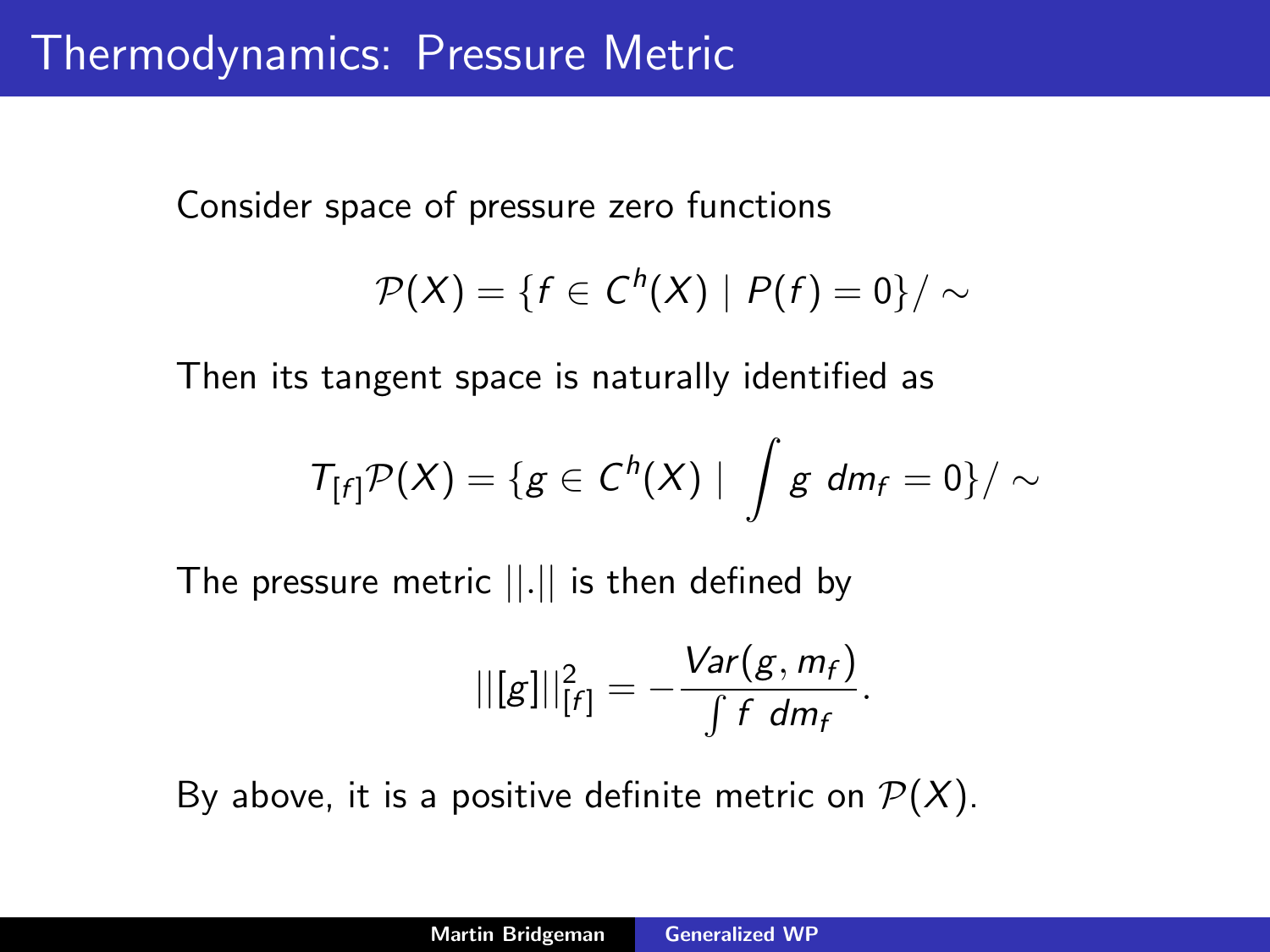# Convex Anosov Representations: Convex Representations

A representation of  $\rho : \Gamma \to SL(m, \mathbb{R})$  is convex if there exist  $\rho$ -equivariant Hölder maps  $\xi$  and  $\xi^*$  from  $\partial_\infty \mathsf{\Gamma}$  to  $\mathbb{R}\mathbb{P}^m$  and  $\mathbb{RP}^{m*}(=$  space of planes in  $\mathbb{R}^m)$  respectively, called *limit* curves, so that for  $x, y \in \partial_{\infty} \Gamma, x \neq y$  we have

$$
\xi(x)\oplus\xi^*(y)=\mathbb{R}^m.
$$

Convex representations where introduced by Sambarino in his thesis.

They generalize hyperconvex representations which Labourie, Guichard show is equivalent to being a Hitchin representation.

A convex representation is Anosov if a certain associated bundle is contracting.

Note, a bundle  $E$  over a compact space  $X$  contracts under flow  $\phi$  if for any metric  $||.||$  on E, there is a  $t_0 > 0$  such that  $||\phi_{t_0}(v)|| \leq \frac{1}{2} ||v||$  for all v.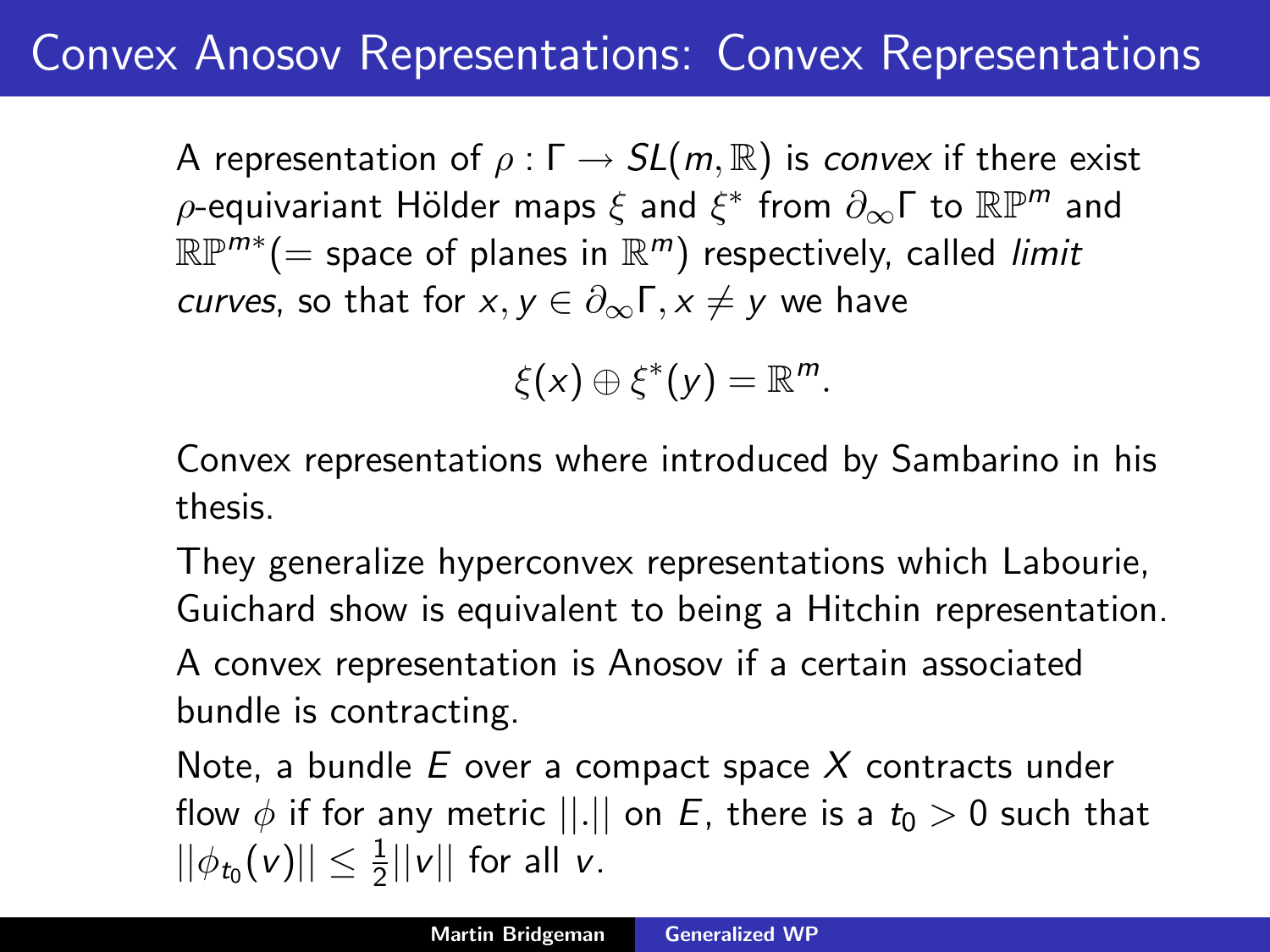Let  $\Gamma = \pi_1(M)$  where M is a n-hyperbolic manifold. If  $v \in \mathcal{T}_{p}\mathbb{H}^{n}$  we parametrize by  $(v_{-\infty}, v_{+\infty}, B_{v_{\infty}}(p, o))$  where  $v_{\pm\infty}$  are the endpoints of the geodesic,  $B_{\epsilon}(x, y)$  is the Horocyclic distance between  $x, y$  measured from  $\xi$ . We identify  $\mathcal{TM} = (\mathbb{S}^{n-1}_{\infty}\times\mathbb{S}^{n-1}_{\infty}-\mathsf{Diagonal})\times\mathbb{R}.$ We can further identify  $\partial_\infty \mathsf{\Gamma} = \mathbb{S}^{n-1}_\infty$  and have

$$
TM=(\partial_{\infty}\Gamma^{(2)}\times\mathbb{R})/\Gamma.
$$

The geodesic flow is  $\phi_t(x, y, s) = (x, y, s + t)$  and the action of Γ is

$$
\gamma(x,y,t)=(\gamma.x,\gamma.y,t-B_y(o,\gamma^{-1}(o))
$$

Same works for for  $\Gamma = \pi_1(M)$ , M negatively curved.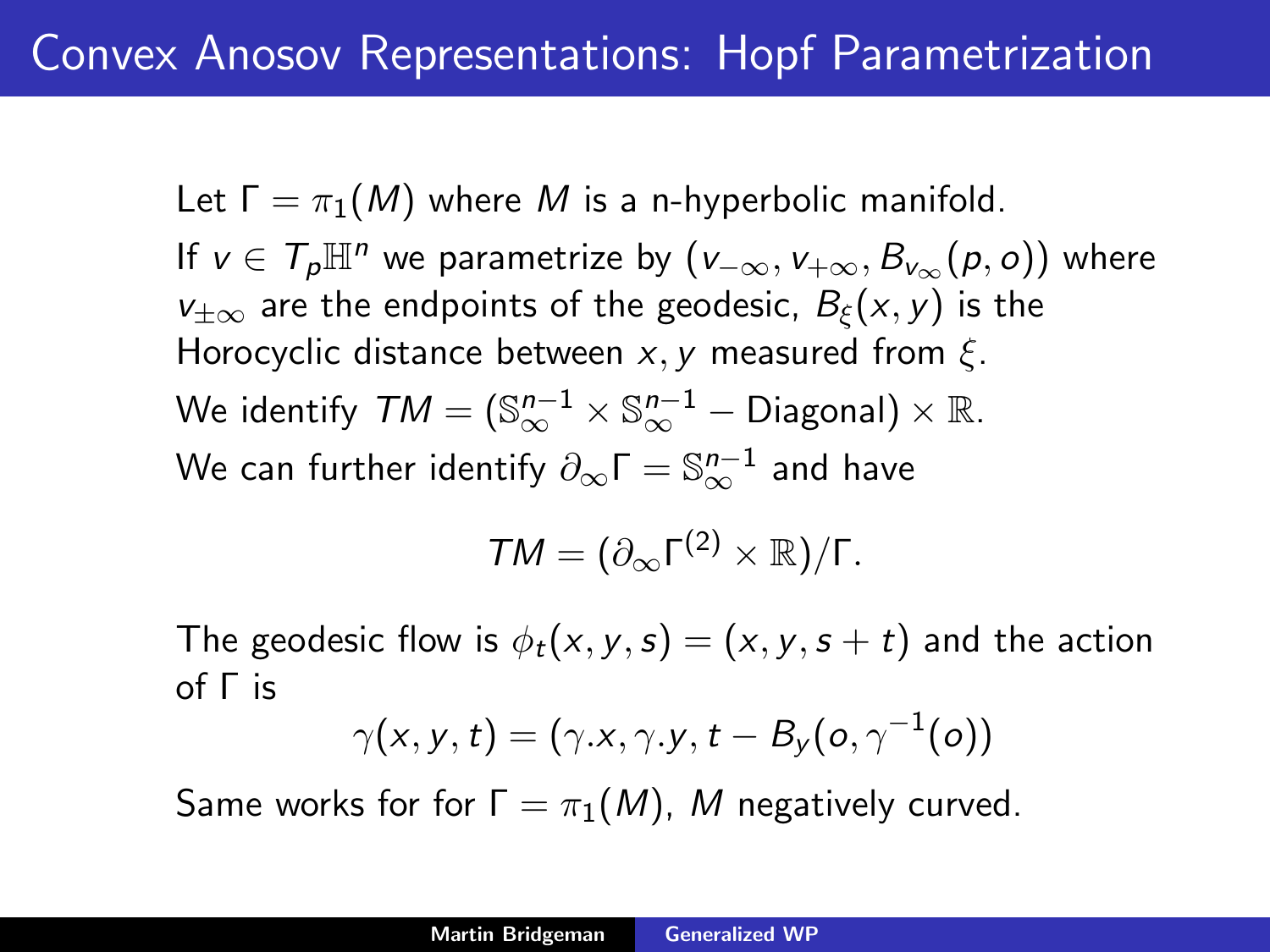Gromov introduced a geodesic flow for a hyperbolic group which generalizes Hopf parametrizaton.

He describes a proper, cocompact action of Γ on  $\widetilde{U_0\Gamma} = \partial_\infty \Gamma^{(2)} \times \mathbb{R}$  which commutes with translation on  $\mathbb{R}$ and is the diagonal action on  $\partial_\infty \mathsf{\Gamma}^{(2)}.$ 

There is a metric on  $U_0\Gamma$ , well-defined up to Hölder equivalence such that  $\Gamma$  acts by isometries and the  $\mathbb R$ -orbits are quasigeodesics.

We then define  $U_0 \Gamma = U_0 \Gamma / \Gamma$  and give it the flow  $\phi_t$  induced by translation in R. The pair  $(U_0\Gamma,\phi)$  is the geodesic flow of the group Γ.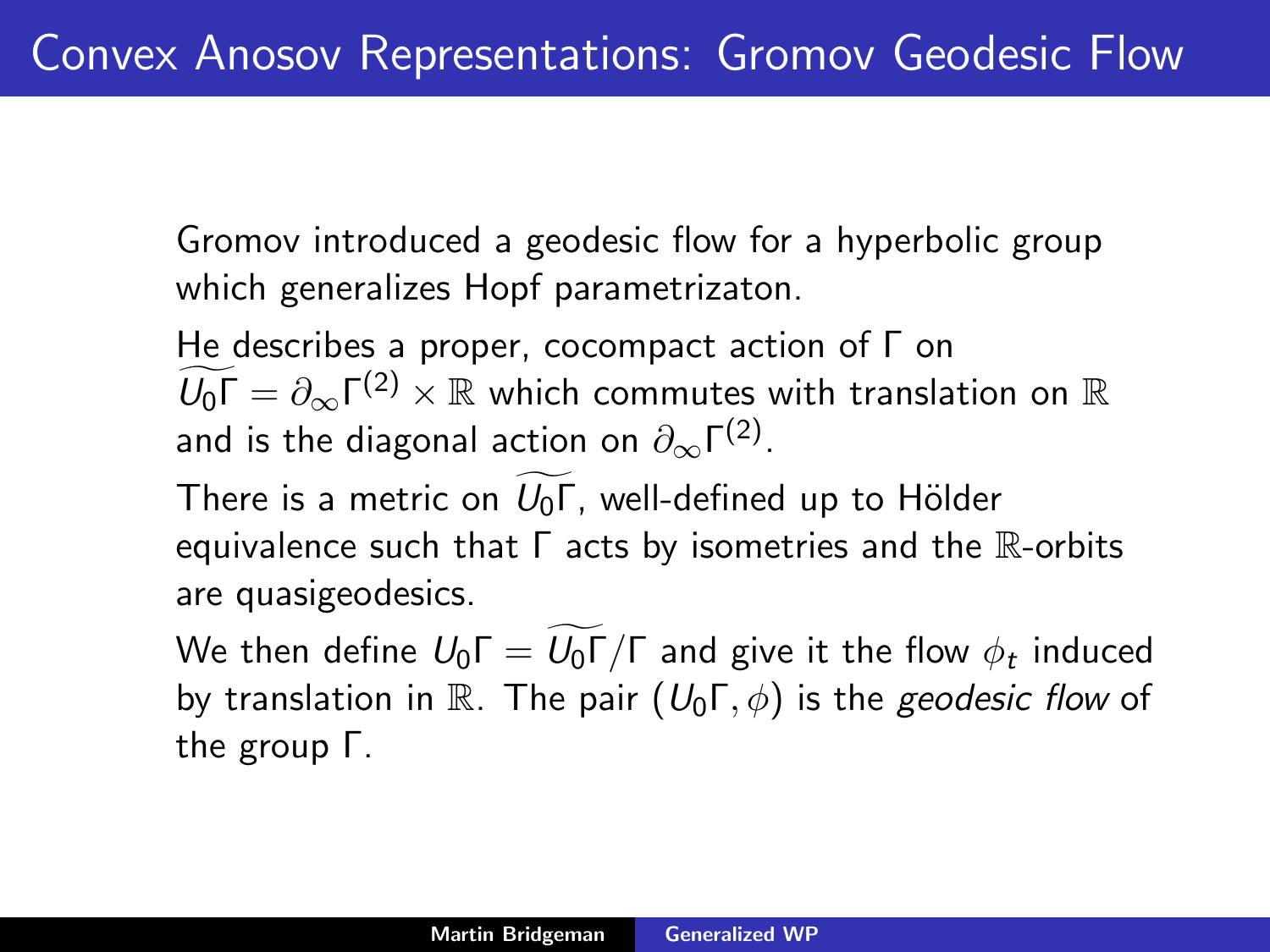## Convex Anosov Representations: Anosov Representations

Given a representation  $\rho$  we define the associated bundle  $E_{\rho}$ over  $U_0$ Γ by

$$
E_{\rho} = (\widetilde{U_0 \Gamma} \times \mathbb{R}^m) / \Gamma \quad \text{where} \quad \gamma(p, v) = (\gamma p, \rho(\gamma) v)
$$

The flow  $\phi_t$  lifts to a flow  $\psi_t$  on  $E_\rho$  by trivial action on  $\mathbb{R}^m$ . For  $\rho$  convex then  $E_{\rho} = E_1 \oplus E_2$  where

$$
E_1([x, y, t]) = \xi(x) \qquad E_2([x, y, t]) = \xi^*(y).
$$

We say a convex representation  $\rho$  is Anosov if the bundle  $E_1 \otimes E_2^*$  is contracted by the flow  $\psi_t$ .

If  $\rho$  convex Anosov then  $E_1$  is also contracting.

#### Theorem

(Guichard-Wienhard ) All irreducible convex representations are Anosov.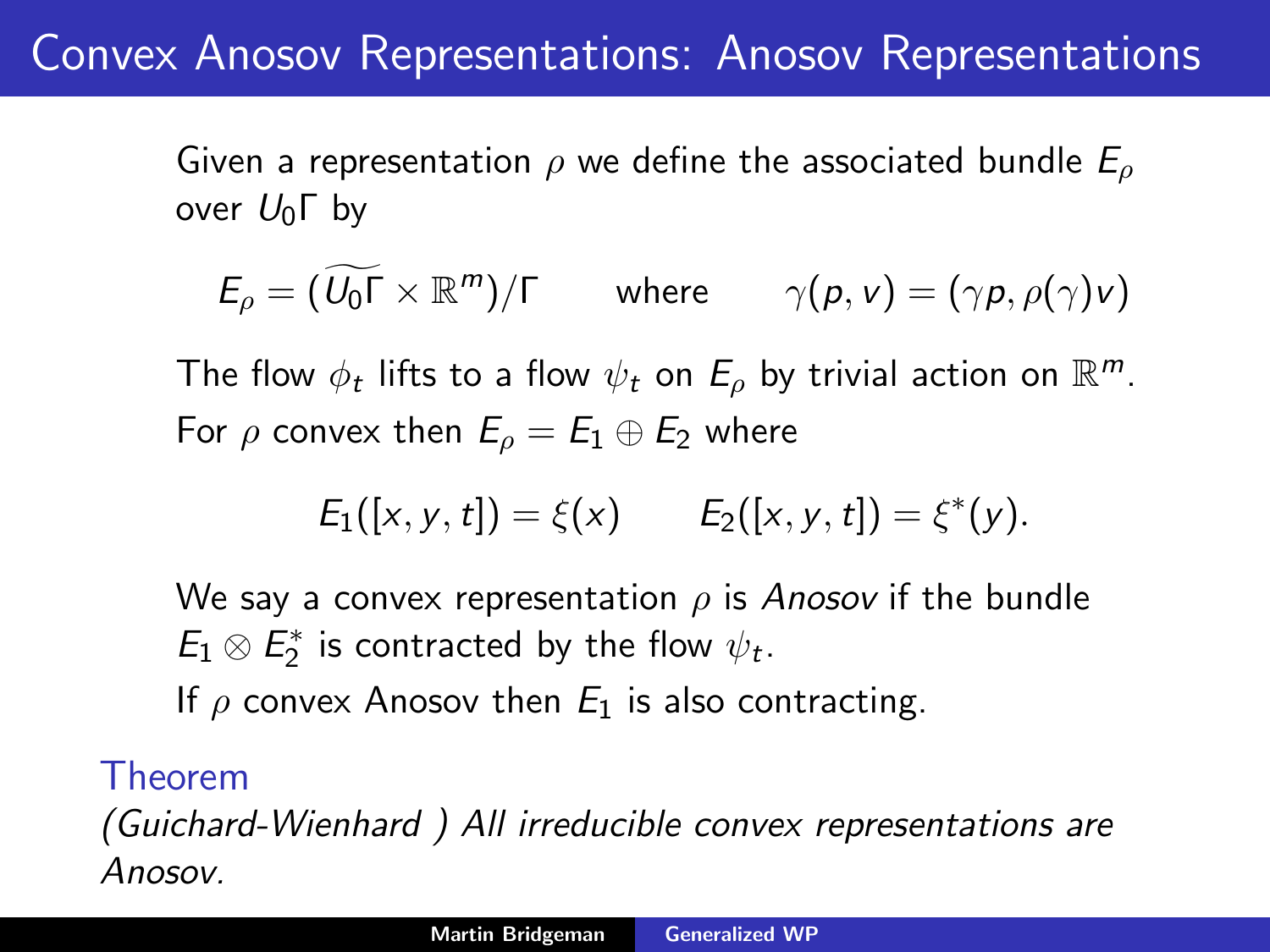Let  $\Gamma = \pi_1(S)$ , a closed surface group. Let  $r_m : SL(2,\mathbb{R}) \rightarrow SL(m,\mathbb{R})$  be the irreducible representation given by action on the space of homogeneous  $m - 1$ polynomials  $g(P(x, y)) = P(g(x, y))$ . Then a representation  $\rho : \Gamma \to SL(m, \mathbb{R})$  is *Fuchsian* if  $\rho = r_m \circ \rho_0$  where  $\rho_0$  is a discrete faithful representation in

 $SL(2, \mathbb{R})$ . A representation is Hitchin if it can be deformed into a Fuchsian representation.

Theorem

(Hitchin) The Hitchin component is diffeomorphic to a ball of dimension  $-\chi(S)(m^2-1)$ .

### Theorem

(Labourie) All Hitchin representations are convex, irreducible and Anosov.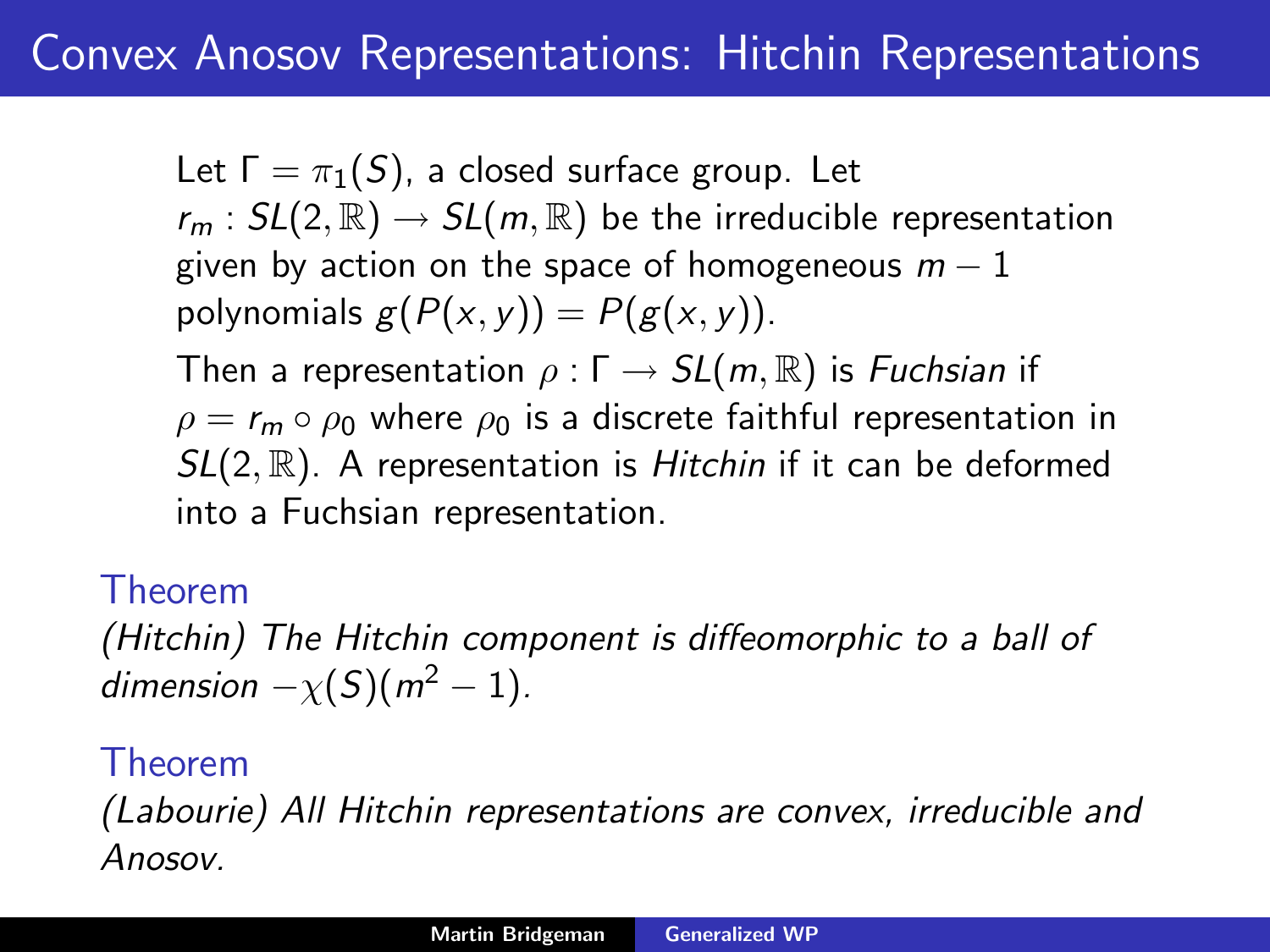## Geodesic Flow of a Representation

Let  $\pi : F \to B$  be the bundle with  $B = \mathbb{R} \mathbb{P}^m \times \mathbb{R} \mathbb{P}^{m*} - \{ (U, V) \mid U \in V \}$  and fiber  $M(U, V) =$  $\{(u, v) | u \in U, v \in V, \langle v | u \rangle = 1\}/((u, v) \sim (-u, -v)).$ Then  $F$  is an  $\mathbb R$ -bundle.

We define the flow on  $F$  by

$$
\phi_t(U, V, (u, v)) = (U, V, (e^t.u, e^{-t}.v))
$$

Given a convex representation  $\rho$  we then define the bundle  $F_{\rho}$ over  $\partial_\infty \mathsf{\Gamma}^{(2)}$  by the pullback  $\mathsf{F}_\rho = (\xi, \xi^*)^*(E).$  The flow  $\phi_t$ gives a flow on  $F_\rho$  and the action of  $\Gamma$  on  $\partial_\infty \mathsf{\Gamma}^{(2)}$  extends to an action on  $F_{\rho}$ . We let

$$
U_\rho\Gamma=F_\rho/\Gamma
$$

and let  $\phi_t$  be the flow induced by R-action. The pair  $(U<sub>o</sub> \Gamma, \phi)$  is the geodesic flow of the representation.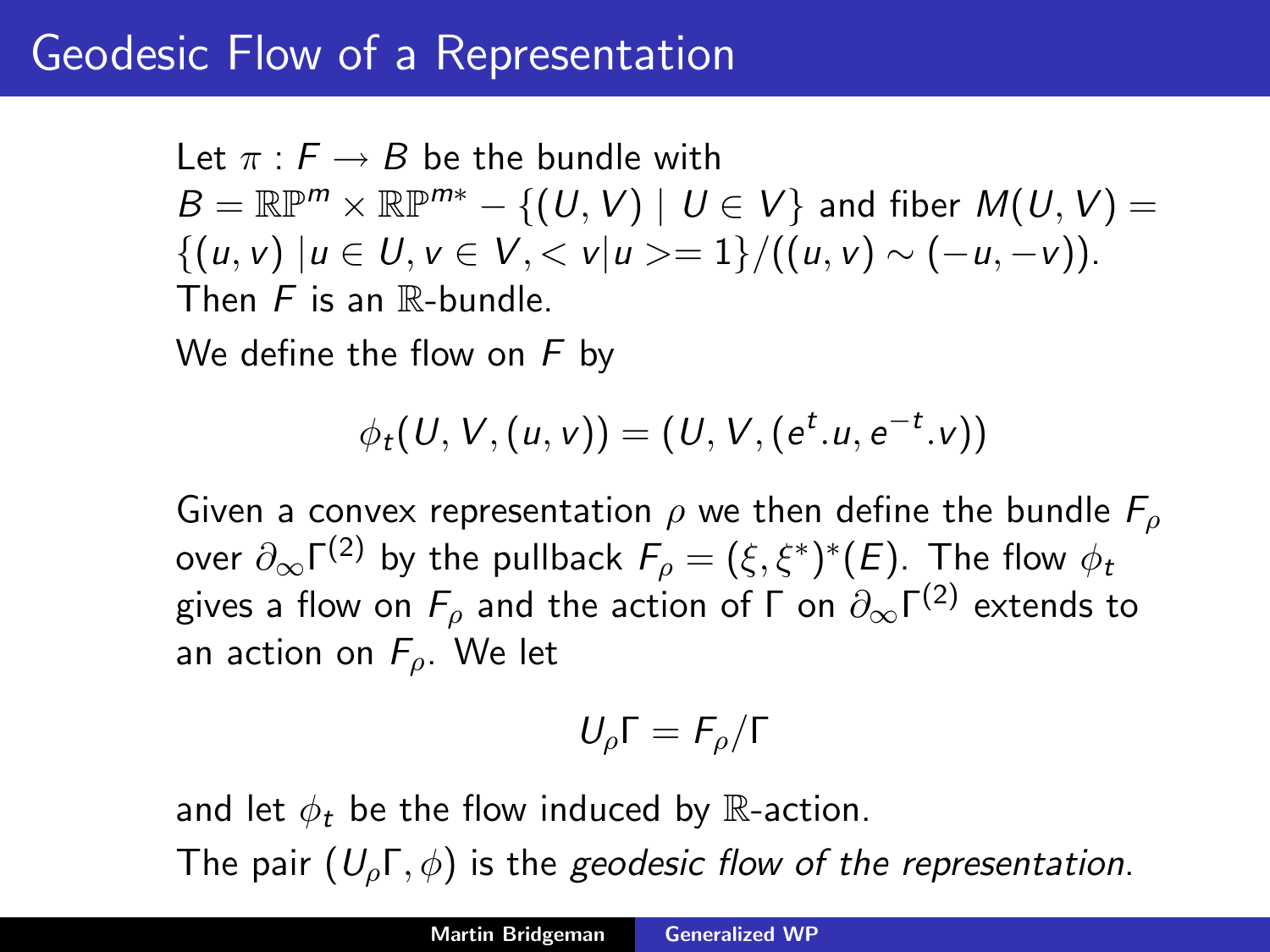#### Theorem

If  $\rho$  is convex Anosov then the action of  $\Gamma$  on  $F_{\rho}$  is proper and cocompact. Furthermore the flow  $(U_o, \phi_t)$  is a Hölder reparametrization of the geodesic flow  $U_0\Gamma$ .

#### Theorem

If  $\rho$  is convex Anosov then the geodesic flow  $U_{\rho}$  is a metric Anosov flow.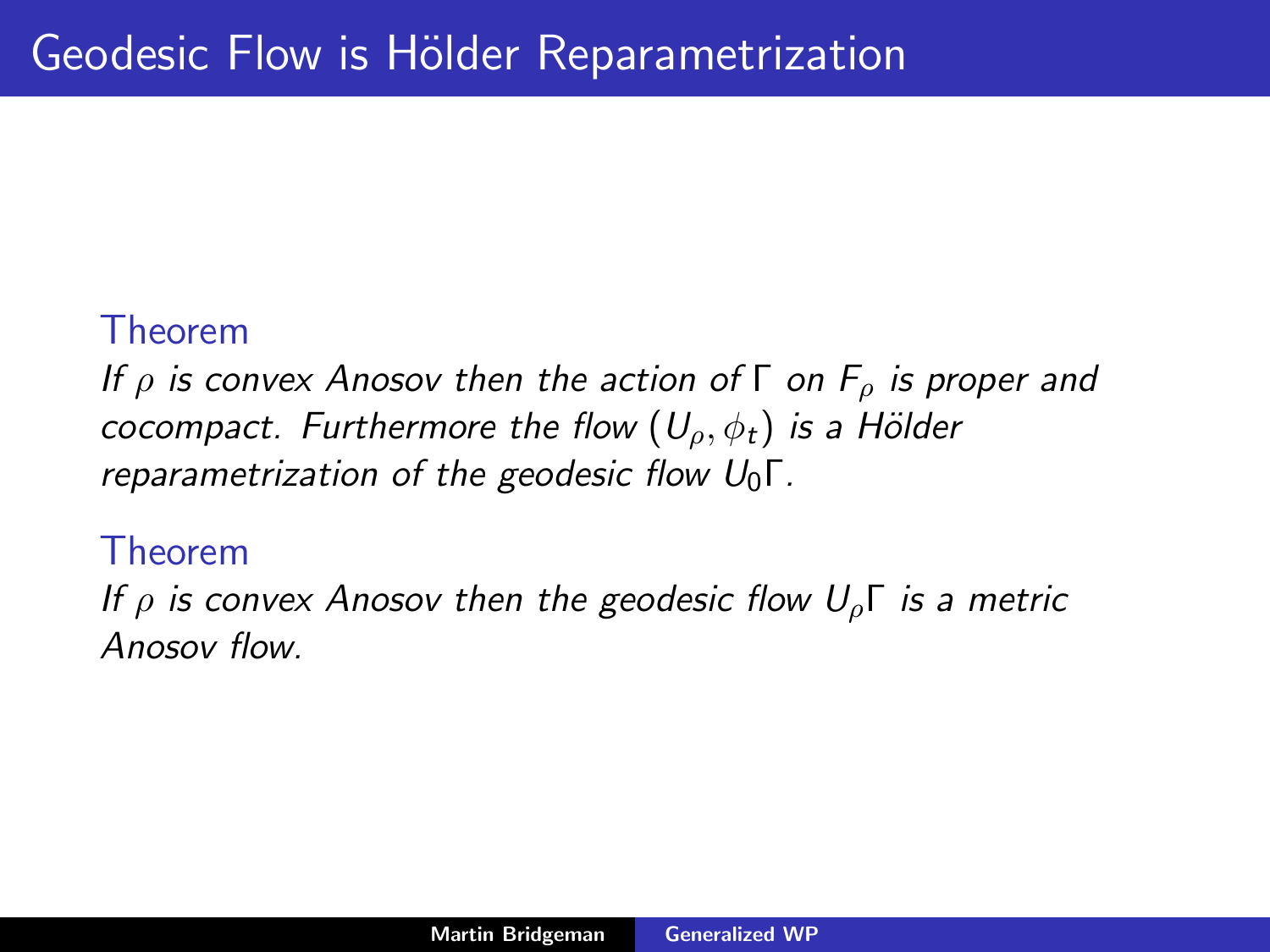# Thermodynamic Mapping: Definition

Given  $\rho \in C(\Gamma, m)$ , the space  $U_{\rho}$  is a reparametrization of geodesic flow on  $X = U_0 \Gamma$  by some function  $f_0$ .

#### Theorem

(Bowen, Sambarino) Let  $f \in C^h(X,\mathbb{R}_+)$  then

$$
P(\phi,-h.f)=0
$$

if and only if  $h = h_f$ . Moreover the equilibrium state  $m = m_{-h_f, f}$ satisifies f.m =  $\mu_{\phi}$ f

We now define the thermodynamic mapping  $\Psi : C(\Gamma, m) \to P(X)$  by  $\Psi(\rho) = -h(f_0) \cdot f_0$ We pullback the Pressure metric to  $C(\Gamma, m)$  to obtain a pseudo-metric. For a smooth curve  $\rho_t$  we let  $\Psi_t = \Psi(\rho_t)$ . Then

$$
||\dot{\rho}_0||:=||\dot{\Psi}_0||
$$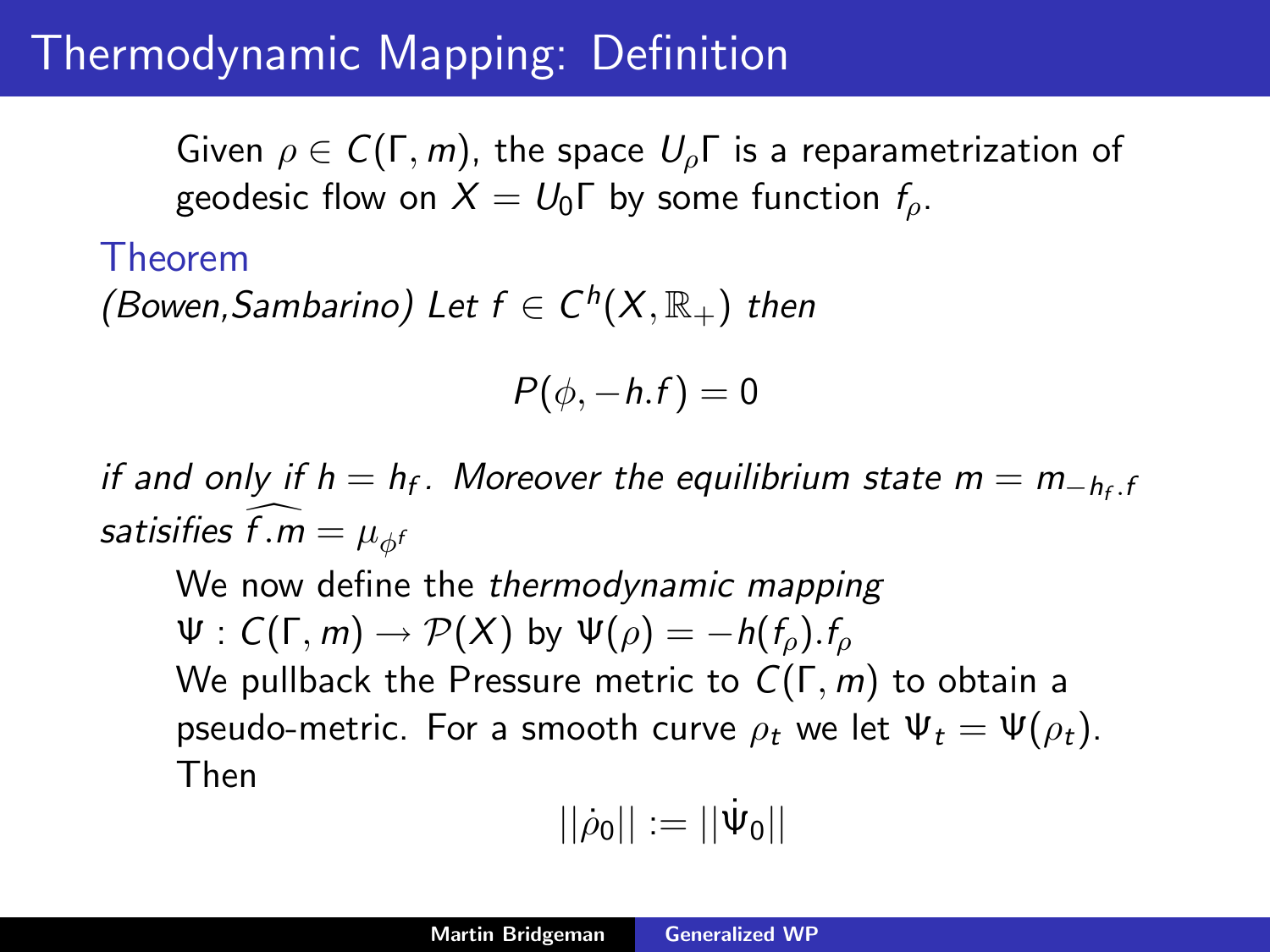# Thermodynamic Mapping: Pressure Metric Reformulation

We have 
$$
P(\Psi_t) = 0
$$
 giving  
\n
$$
P'(\Psi_t)\dot{\Psi}_t = 0 \qquad \text{(first derivative)}
$$
\n
$$
P''(\Psi_t)\dot{\Psi}_t + P'(\Psi_t)\ddot{\Psi}_t = 0 \qquad \text{(second derivative)}
$$
\nThus  
\n
$$
Var(\dot{\Psi}_t, m_t) = -\int \ddot{\Psi}_t \ dm_t
$$

and

$$
||\dot{\Psi}_0||^2 = -\frac{Var(\dot{\Psi}_0, m_0)}{\int \Psi_0 \ dm_0} = \frac{\int \ddot{\Psi}_0 \ dm_0}{\int \Psi_0 \ dm_0}
$$

Then

$$
||\dot{\Psi}_0||^2 = F''(0) \qquad \text{where} \qquad F(t) = \frac{\int \Psi_t \ dm_0}{\int \Psi_0 \ dm_0}
$$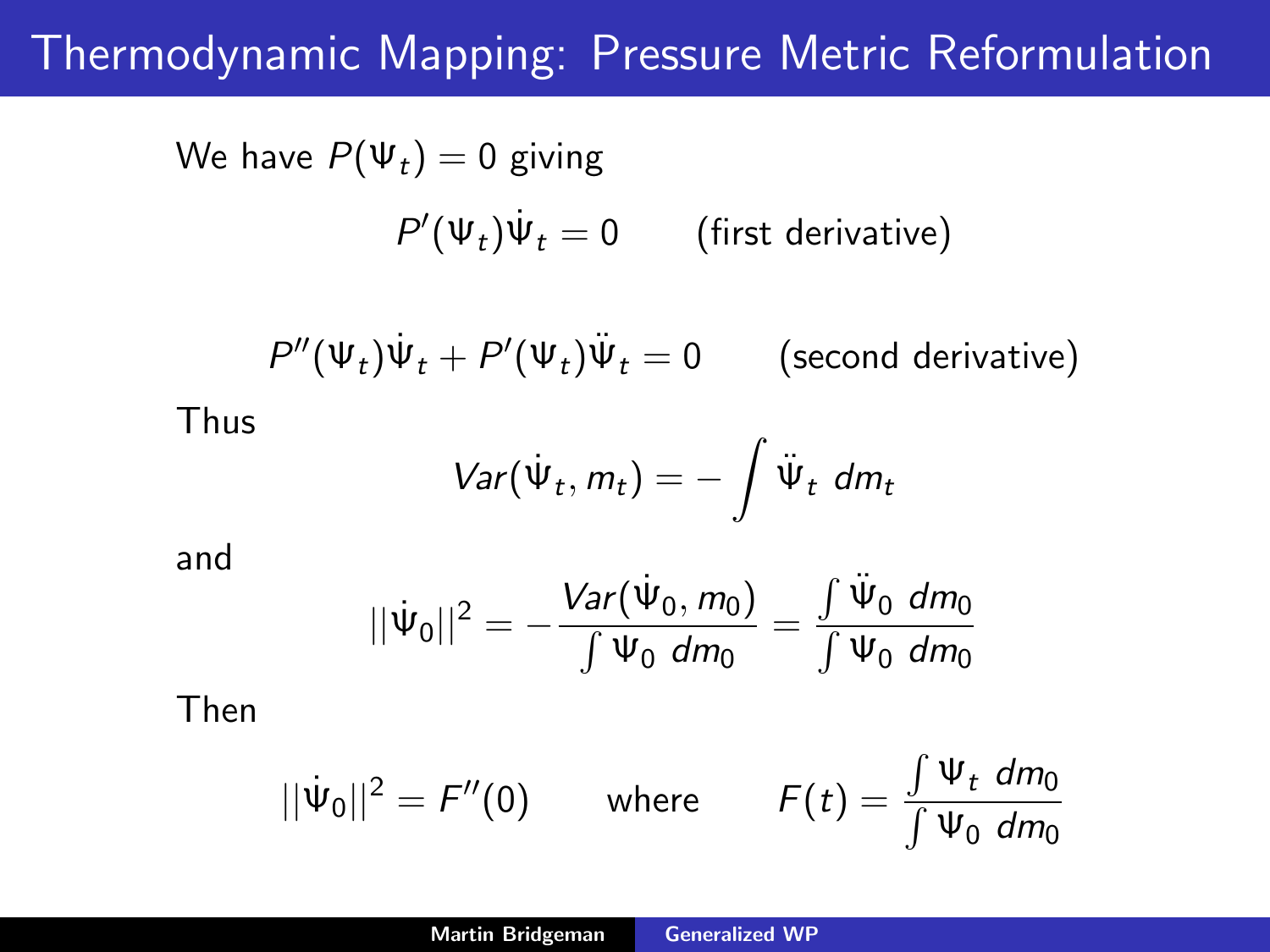# Thermodynamic Mapping: Intersection

We have

$$
F(t) = \frac{h_t}{h_0} \frac{\int f_t \ dm_0}{\int f_0 \ dm_0}
$$

By above

$$
\mu_0 = \widehat{f_0 m_0} = \frac{f_0 m_0}{\int f_0 dm_0}
$$

By Bowen,

$$
\mu_0 = \lim_{T \to \infty} \left( \frac{1}{\#R_T(f)_0} \sum_{a \in R_T(f_0)} \frac{f_0.\delta_a}{I_a(f_0)} \right)
$$

and

$$
\frac{\int f_t \, dm_0}{\int f_0 \, dm_0} = \int \frac{f_t}{f_0} d\mu_0 = \lim_{T \to \infty} \left( \frac{1}{\#R_T(f_0)} \sum_{a \in R_T(f_0)} \frac{l_a(f_t)}{l_a(f_0)} \right) = l(f_0, f_t)
$$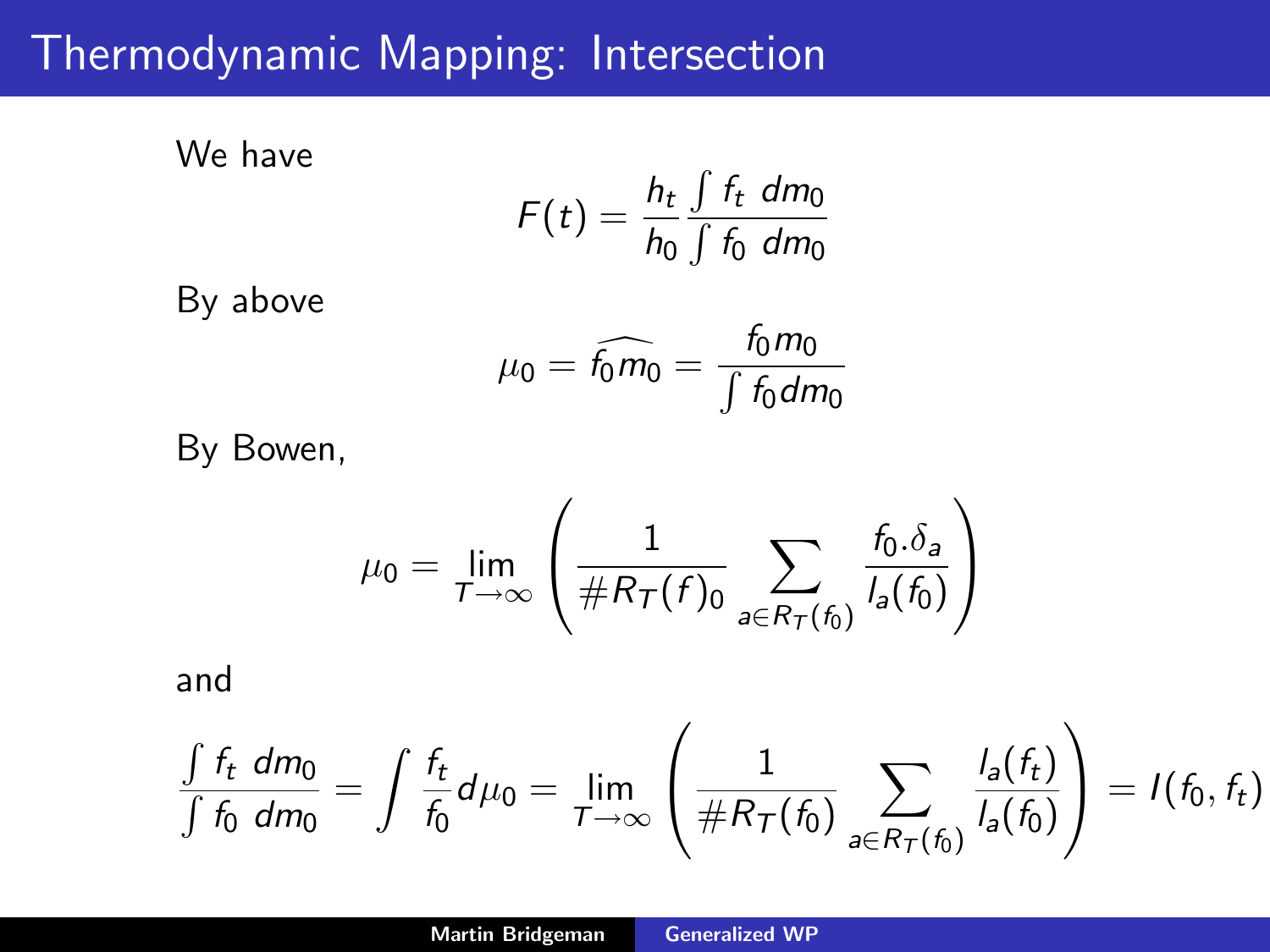## Degeneracy: Criterion for zero length

# Theorem  $||v||_{\rho} = 0$  if and only if there exists a  $k \in \mathbb{R}$  such that

$$
I'_a(\rho)(v) = k.I_a(\rho) \quad \text{for all } a \in O
$$

**Proof:** Let  $\rho_t$  such that  $\rho_0 = \rho$  and  $v = \rho_0$ . Then  $||v||_\rho = 0$  if and only if  $\dot{\Psi}_0 \sim 0$ . By Livsic,  $\dot{\Psi}_0 \sim 0$  if and only if  $l_a(\dot{\Psi}_0) = 0$  for all  $a \in O$ . As  $l_a(\Psi_t) = h(\rho_t)l_a(\rho_t)$ , then

$$
I_a(\dot{\Psi}_0) = h(\rho)I'_a(\rho)(v) + h'(\rho)(v)I_a(\rho) = 0
$$

Therefore

$$
I'_a(\rho)(v) = -\left(\frac{h'(\rho)(v)}{h(\rho)}\right)I_a(\rho) = k.I_a(\rho)
$$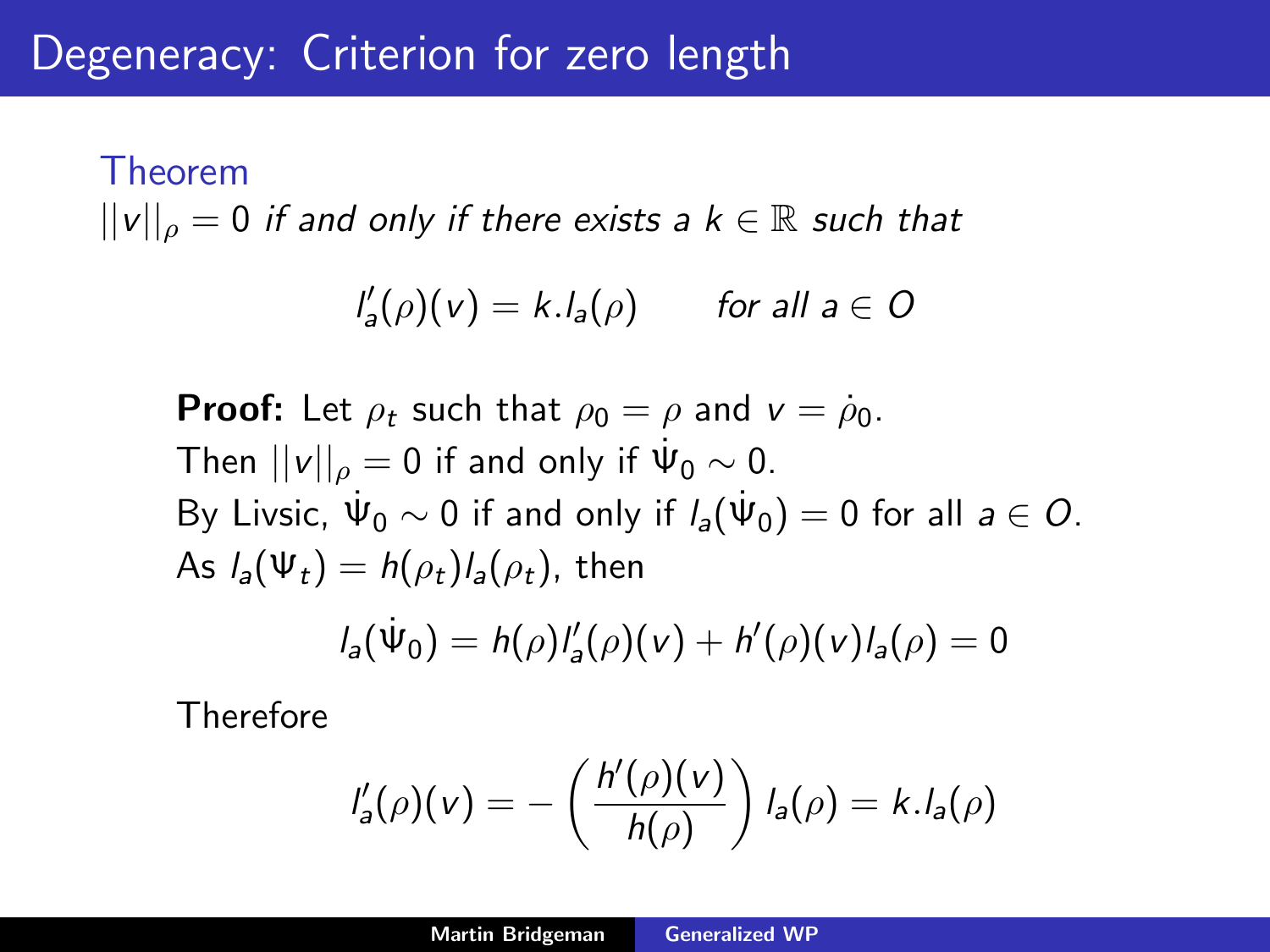A function f is log-type K if  $(\log f)'(\rho)(v) = K.(\log f)(\rho)$ . For  $||v||_{\rho} = 0$  then  $f(\rho) = \Lambda(\rho(g))$  is log-type K for all  $g \in \Gamma$ . For  $\rho(g) = A \in SL(m, \mathbb{R})$ . We write

$$
A = \Lambda(A)p(A) + m(A) + \lambda(A)q(A)
$$

where  $p(A)$  is projection onto maximal eigendirection,  $q(A)$  is projection onto minimal eigendirection and  $m(A)$  has spectral radius strictly smaller than  $\Lambda(A)$ .

Then for  $g, h \in \Gamma$ , let  $A = \rho(g), B = \rho(h)$  consider

$$
Trace(A^n B) \qquad Trace(p(A)B^n)
$$

Then  $Trace(p(A)B)$ ,  $Trace(p(A)p(B))$  are also log-type K.